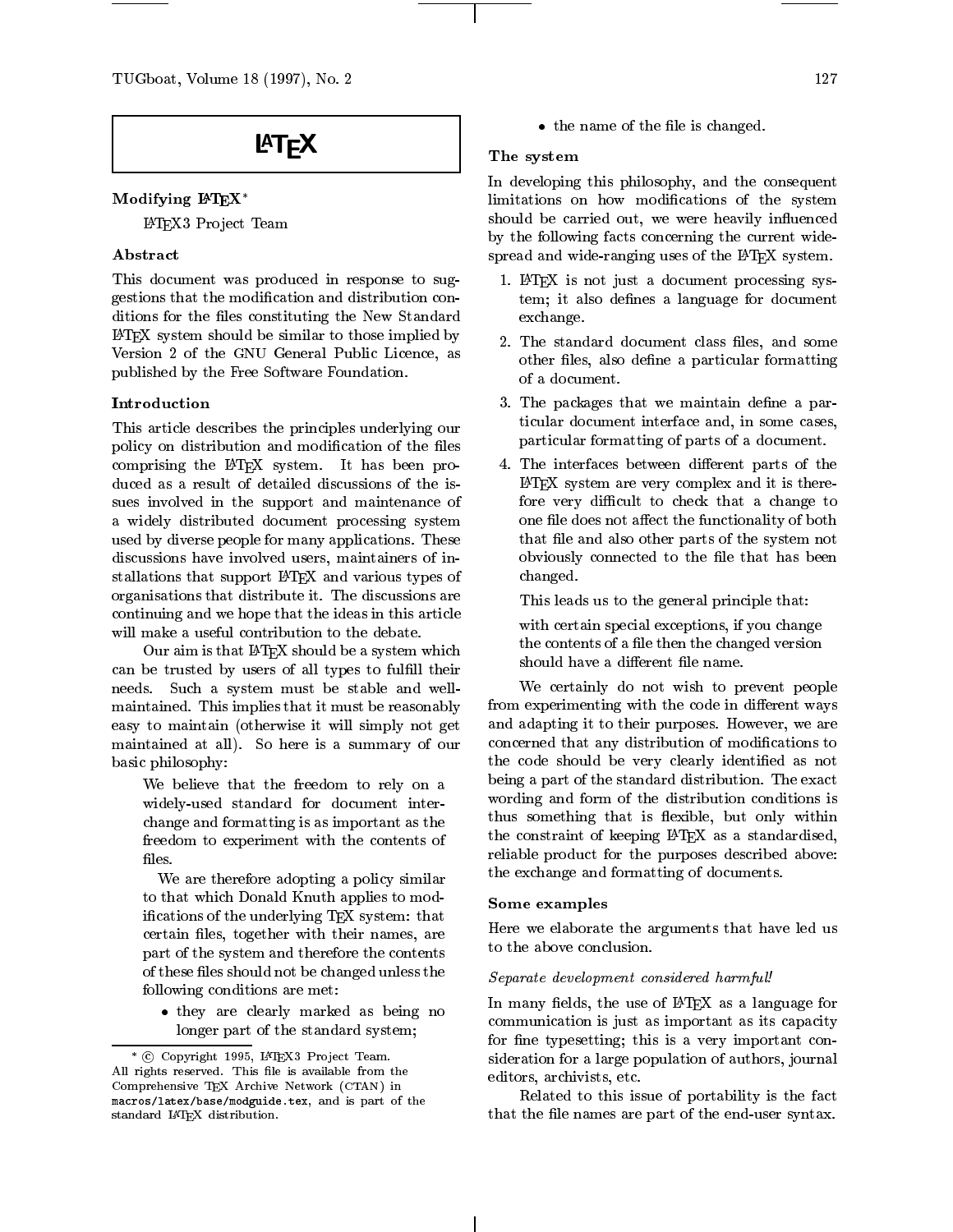As a real example, the IATEX 'tools' collection contains the package `array.sty'. A new user-level feature was added to this file at the end of 1994 and a document using this feature can contain the line:

# \usepackage{array}[1994/10/16]

By supplying the optional argument, the document author is indicating that a version of the file array.sty dated no earlier than that date is required to run this document without error.

This feature would be totally worthless if we were to allow an alternative version of the array package to be distributed under the same name since it would mean that there would be in circulation files of a later date, but without the new feature. If the document were processed using this `alternative array' then it would certainly produce 'undefined command' errors and would probably not be processable at all.

#### What's in a file-name?

In a pure markup language, such as SGML, it is reasonably clear that control over the final presentation lies with the receiver of a document and not with the

However, the way that IATEX is often used in practice means that most people (at least when using the standard classes and packages) expect the formatting to be preserved when they send the document to another site.

For example, suppose, as is still the most common use of LATEX in publishing, you produce a document for 'camera-ready-copy' using the class `article' and that you carefully tune the formatting by, for example, adding some explicit line breaks etc, to ensure that it fits the 8 page limit set by the editor a journal or proceedings.

It then gets sent to the editor or a referee who, without anyone knowing, has a non-standard version of the class file 'article' and so it then runs to 9 pages. The consequence of this will, at the least, be a lot of wasted time whilst everyone involved works out what has gone wrong; it will probably also lead to everyone blaming each other for something which was in fact caused by a misguided distribution policy.

It should also be noted that, for most people, the version of the class file 'article' that gets used is decided by a site maintainer or the compilers of a Some assurances CD-ROM distribution. To most users, the symbols article in:

### \documentclass{article}

are just as much part of LATEX's syntax as are the symbols 12pt in:

# \hspace{12pt}

Thus they should both define a standard formatting rather than sometimes producing 1 more page or a 5pt larger space.

Users rely on the fact that the command (or menu item) 'LaTeX' produces a completely standard  $\text{LATEX},$  including the fact that 'article' is the 'standard article'. They would not be at all happy if the person who installed and maintains LATFX for them were allowed to customise 'article' every second day so as (in her or his opinion) to improve the layout; or because another user wanted to write a document in a different language or typeset one with different fonts.

# T<sub>E</sub>X itself

We have modelled our policies on those of the T<sub>E</sub>X system since this has for some time now been widely acknowledged as a very stable and high quality typesetting system.

The distribution policy set up by Donald Knuth for TEX has the following features:

- There is a clearly specied method for changing parts of the software by the use of 'change files'.
- Although arbitrary changes are allowed, the resulting program can be called TEX only if its functionality is precisely the same as that of T<sub>EX</sub> (i.e. neither less nor more) in all important areas.
- There are many les in the system that cannot be changed at all (without changing the name): examples are the file plain. tex and the files associated with fonts, including the Metafont source files.

#### Maintaining complexity

Our experience of maintaining LATEX has shown us just how complex are the interactions between different parts of the system.

We have therefore, with lots of help from the bug reports you send in, developed a large suite of test files which we run to check the effects of every change we make. A non-negligible percentage of these test runs give unexpected results and hence show up some unexpected dependency in the system.

We are certainly not attempting to stop people reformatting LATEX documents in any way they wish. There are many ways of customising incoming documents to your personal style that do not involve changing the contents of  $L^2 F_X$ 's standard files;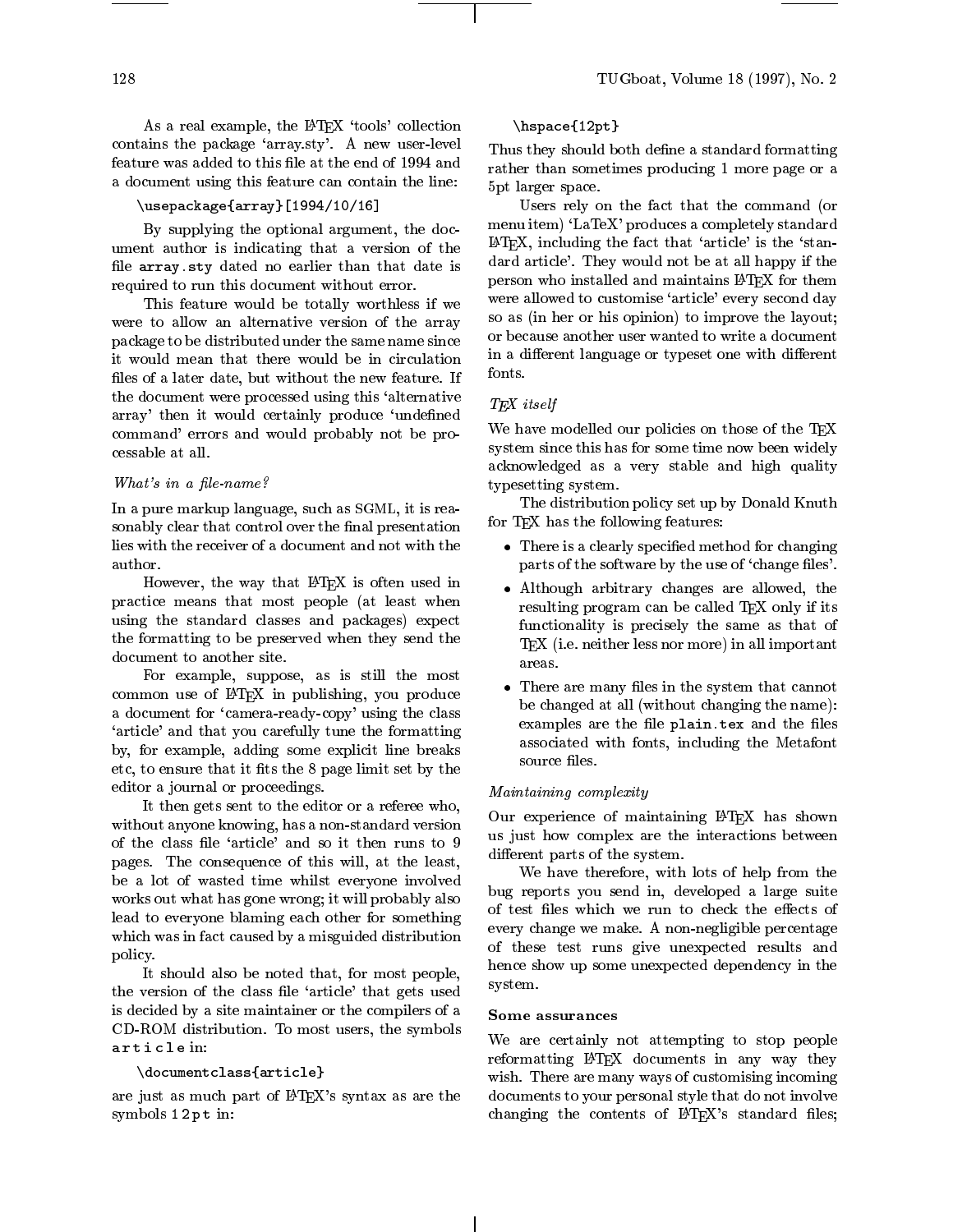indeed, this freedom is one of the system's many advantages. The simplest way to achieve this is to replace

\documentclass{article} by \documentclass{myart}

Nor do we wish to discourage the production of new packages improving on the functionality or implementation of those we distribute. All we ask is that, in the best interests of all LAT<sub>EX</sub> users, you give your superbly improved class or package file some other name.

## Configuration possibilities

The standard LAT<sub>EX</sub> system format can be configured in several ways to suit the needs and resources of an installation. For example, the loading of fonts and font tables can be customised to match the font shapes, families and encodings normally used in text mode. Also, by producing the appropriate font definition files, the font tables themselves can be set up to take advantage of the available fonts and sizes. The loading of hyphenation patterns can be adjusted to cover the languages used; this has to be done as part of making the format since this is the only stage at which patterns can be loaded.

A complete list of these configuration possibilities can be found in the distributed guide  $Configu$ ration options for  $L_{\text{L}}$   $L_{\text{L}}$   $L_{\text{L}}$  (cigguide.tex). However, as it says there, the number of configuration possibilities is strictly limited; we hope that having read this far you will appreciate the reasons for this decision. One consequence of this is that there is no provision for a general purpose configuration file, or for adding extra code just before the \dump of the format file.

This was a deliberate decision and we hope that everyone (yes, that includes you!) will support its intent. Otherwise there will be a rapid return to the very situation, of several incompatible versions of LATEX 2.09, that originally prompted us to produce LATEX  $2\varepsilon$ : the new, and only, 'Standard LATEX'. This will make L<sup>A</sup>TEX unmaintainable and, hence, unmaintained (by us, at least).

Therefore you should not misuse the configuration files or other parts of the distribution to produce non-standard versions of IATEX.

Some of the allowed configurations can result in a system that can produce documents that are no longer 'formatting compatible'; for example, the use of different default fonts will most likely produce different line and page breaks. If you do produce a system that is configured in such a way that it is not 'formatting compatible' then you should

consider carefully the needs of users who need to create portable documents. A good way to provide for their needs is to make available, in addition, a standard form of LATEX without any 'formatting incompatible' customisations.

# Modication conditions

It is possible that you need to produce a document processing system based on standard LATEX but with functionality that cannot be implemented by using the approved configuration files and complying with the restriction on the code that is allowed in them. In other words, you may need a system which is sufficiently distinct from Standard LATEX that it is not feasible to do this simply by using the configuration options we provide or by producing new classes and packages.

If you do produce such a system then, for the reasons described above, you should ensure that your system is clearly distinguished from Standard LATEX in every possible way, including the following.

- 1. Give your system a distinguished name, such as NS-TeX, which clearly distinguishes it from LAT<sub>F</sub>X.
- 2. Ensure that it contains no file with a name the same as that of a file in the standard distribution but with different contents. (If this is not possible then you must:
	- $\bullet$  chance that first from the non-LATEX system cannot be accidentally accessed whilst using a standard IATEX;
	- $\bullet$  change that each life from the non-E-rex system clearly identifies itself as a non-LATEX le on the terminal and in the log file.)
- 3. Ensure that the method used to run your system is clearly distinct from that used to run Standard L<sup>AT</sup>EX; e.g. by using a command name or menu entry that is clearly not latex (or LaTeX etc).
- 4. Ensure that, when a file is being processed by your system, the use of non-standard LATFX is clearly proclaimed to the user by whatever means is appropriate.
- 5. Ensure that what is written at the beginning of the log file clearly shows that your system has been used, and that it is not Standard IATEX. See the file cfgguide.tex for how to achieve this.
- 6. Clearly explain to users that bug reports concerning your system should not be sent to the maintainers of Standard LATEX.